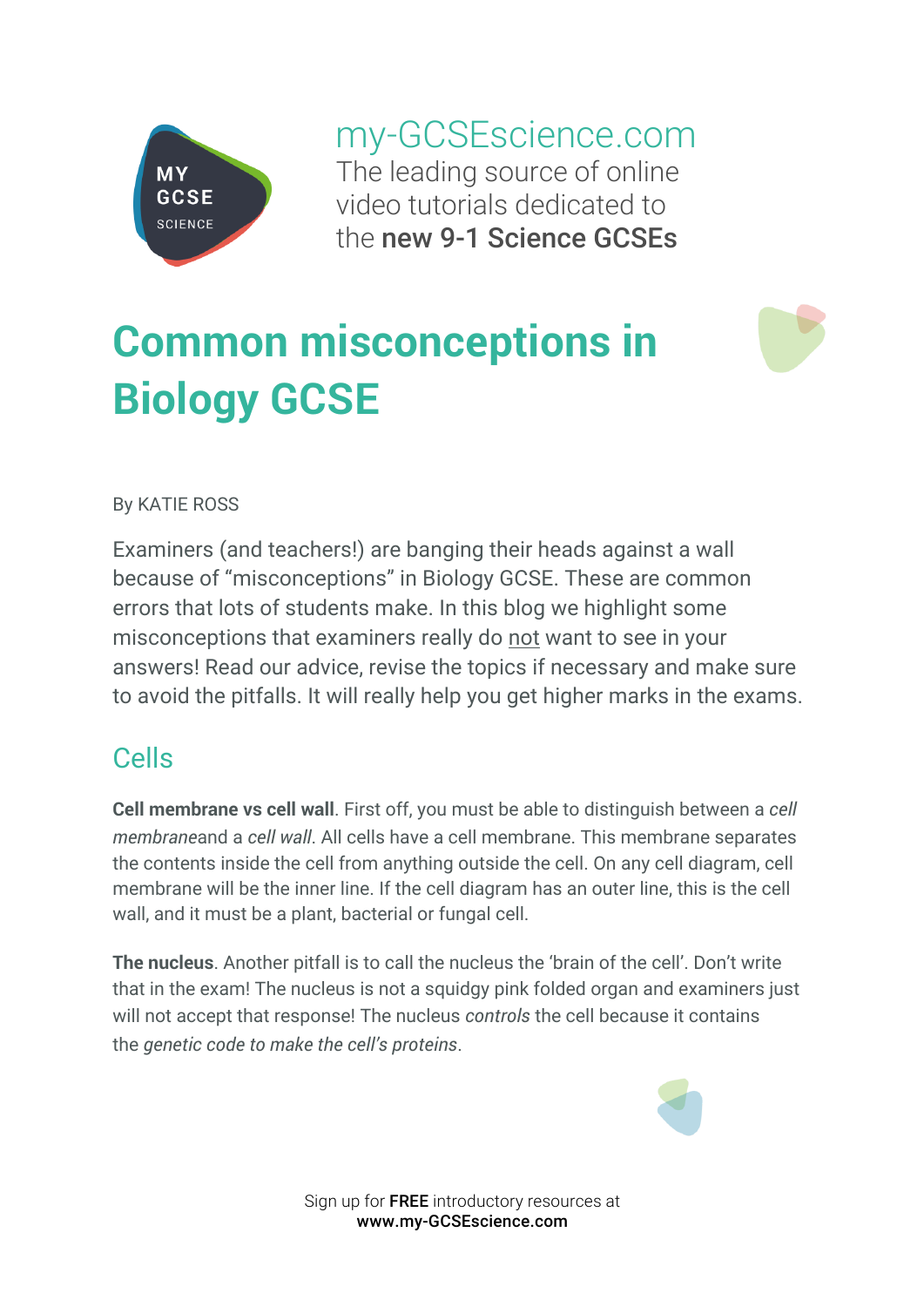**Mitochondria**. Mitochondria *release* or *transfer energy* in the cell. Remember that energy cannot be created (or destroyed) so mitochondria do **not** "create" energy.

**Enzymes**. Enzymes are large molecules that are found inside cells. But enzymes themselves are not alive! So they can't die, they can only be *denatured* when the shape of the enzyme molecule changes and this distorts their active site.

**Division vs differentiation**. Finally remember that cell *division* means cells splitting in half, while *differentiation* is when different genes get expressed to specialise the cell for a certain job.



# Respiration and photosynthesis

Plants are *living*. This is a fact! Do not forget it! Unlike animals, plants do not eat. Carbon dioxide, minerals and water are **not** the plant's food. Plants *produce* food and that's why they're called *producers* in food chains.

Plants obtain water from the soil via their *roots*, **not** through their leaves when rain falls on them. In fact, most plant leaves are adapted to allow rain water to fall to the ground.

*Breathing* is **not** the same as *respiration*.

Breathing is a process of drawing air into and out of the lungs and involves your diaphragm, ribs and intercostal muscles. Respiration is an exothermic chemical reaction. It occurs in *all* cells and transfers energy from a glucose chemical energy store to an 'energy currency' molecule called ATP. The ATP can be used for all other processes.

Plants do not have lungs, so they cannot "breathe". Instead they obtain oxygen from their stomata or from photosynthesis. But plants **do** respire (as all living organisms do). Plants respire *all the time*, not just at night when they have finished photosynthesising.

Think about it: not all living organisms have lungs, but they all respire. So make sure you don't get breathing confused with respiration!

> Sign up for **FREE** introductory resources at www.my-GCSEscience.com